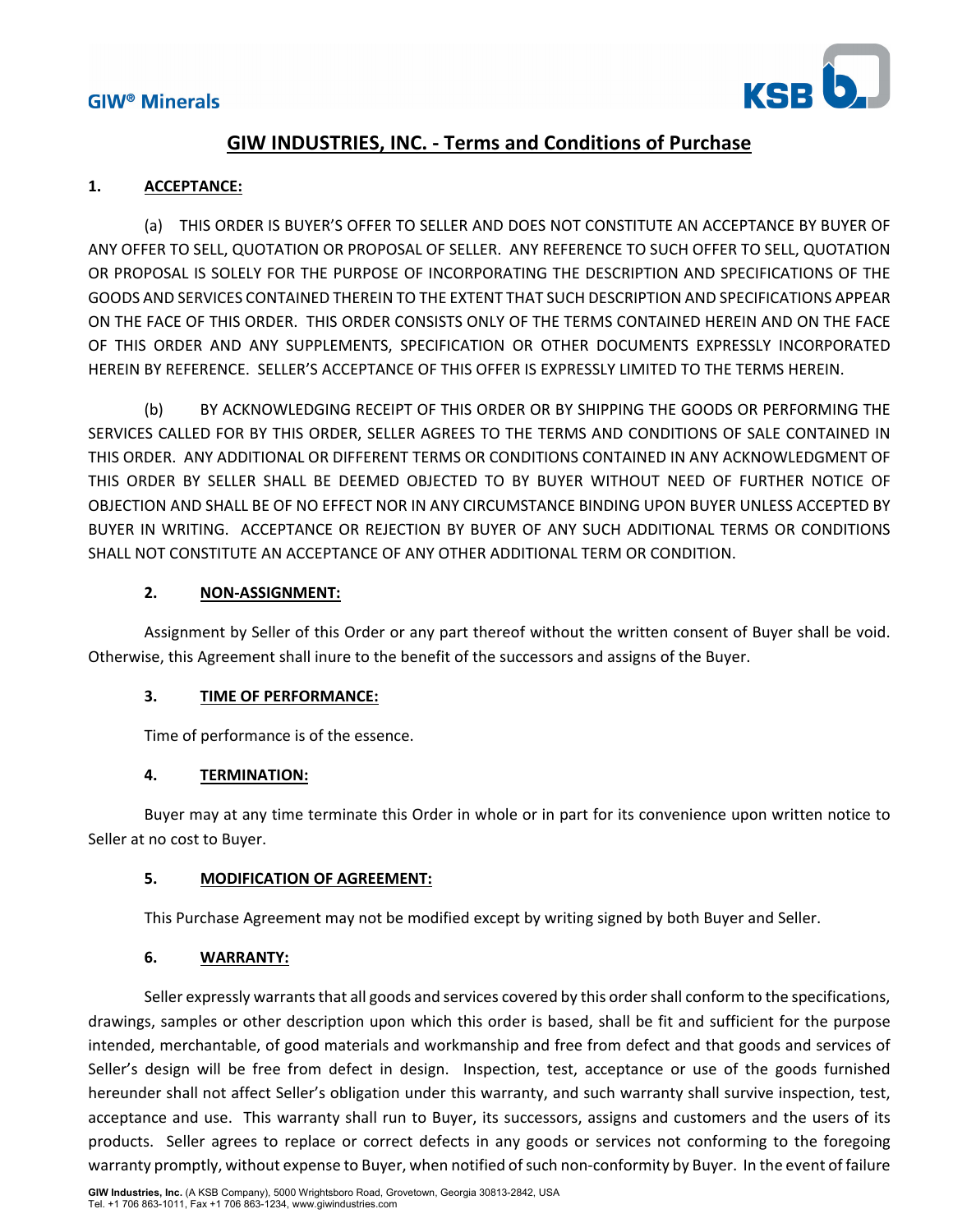

by Seller to correct defects in or replace non‐conforming goods, Buyer, after reasonable notice to Seller, may make such corrections or replace such goods and services and charge Seller for the costs incurred by Buyer thereby.

#### **7. INSPECTION AND RIGHT OF REJECTION:**

Buyer shall have the right to inspect the goods upon receipt. Within a reasonable time, Buyer may give notice to Seller of any claim for damages on account of the condition, quality or grade of the goods.

#### **8. GOVERNING LAW:**

The terms and conditions stated herein and the rights, remedies, and duties of Buyer and Seller are governed by the laws of the State of Georgia.

#### **9. STATUTE OF LIMITATIONS:**

If Seller desires to bring an action against Buyer for breach of this Agreement, the time within which the action shall be commenced shall be one (1) year after the accrual of the cause of action. This reduced statute of limitations period is established by mutual agreement of the parties. Buyer's right of action shall remain as set forth under §11‐2‐725 of the Official Code of Georgia.

#### **10. PATENTS:**

Seller agrees, at its own expense, to defend any suit or action against Buyer or against those selling or using the goods or services covered by this order for alleged infringement of patents or invention rights arising from the sale or use of such goods or services and to indemnify and save Buyer harmless from any damages, liabilities, claims, losses and expenses (including attorney's fees) paid or incurred by Buyer in connection with any such suit or action, whether against Buyer or against those selling or using the goods or services covered by this order; provided, however, that this indemnity shall not apply to any such damages, liabilities, claims, losses or expense arising out of compliance by Seller with specifications furnished by Buyer. Seller shall at its sole expense defend all claims or suits in respect to the foregoing, but Buyer may participate in the defense thereof without relieving Seller of any of its obligation hereunder.

#### **11. TITLE AND RISK OF LOSS:**

Risk of loss or damage to the product shall pass to Buyer only upon delivery to Buyer's place of business or destination designated by Buyer.

If Buyer makes progress payments to Seller under this order, title to the goods ordered hereunder shall pass to Buyer at the time Seller identifies the goods as being a part of this order. Seller shall clearly identify the goods as property of Buyer by visibly marking or tagging, and Buyer shall have the right, at Buyer's option, to inspect and verify that said goods have been identified as Buyer's property. Care, custody and control of such goods remain with Seller until such time as Buyer takes physical possession of the goods or otherwise agrees in writing. In any event, title shall pass to Buyer upon delivery of the goods to Buyer's place of business or destination designated by Buyer.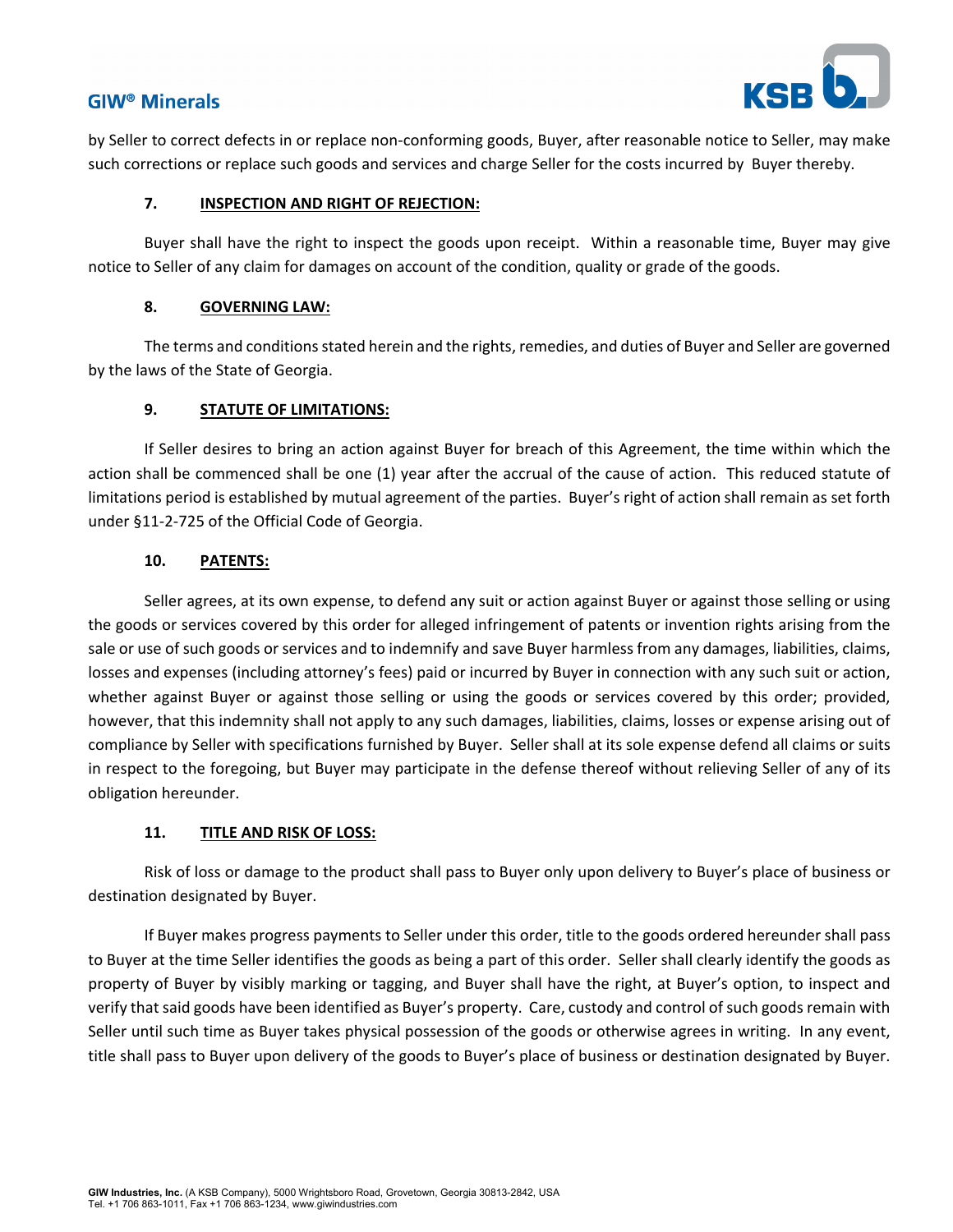

### **12. DEFAULT BY SELLER:**

On default by Seller, Buyer shall be under no obligation to accept further shipments and may elect at any time to cancel all or any part of Buyer's order with Seller and return goods already delivered for a full refund of amount paid to Seller to date. Upon such default and cancellation, Buyer shall only be responsible for payment to Seller for the cost of goods received by Buyer in good condition prior to cancellation less Buyers damages caused by such default or breach by Seller if Buyer so elects to keep such goods.

## **13. ATTORNEY'S FEES:**

If a suit or claim is brought by Buyer against Seller for any breach, non-conformity or warranty hereunder, Seller agrees to pay all Buyers' costs in connection with such suit or claim, including reasonable attorney's fees.

### **14**. **INDEMNITY:**

Seller shall be liable for, and shall defend, indemnify and hold harmless Buyer, its directors, officers and agents from and against all losses, damages, liquidated damages, injuries, fines, penalties, costs, expenses (including legal and other professional fees and expenses) and claims of any kind whatsoever awarded against or incurred or paid by Buyer as a result of or in connection with: deficient or defective workmanship, late delivery of product, goods, materials, supplies or services; the injury to, disease or death of all persons whomsoever; the damage to, loss or destruction of property (including environmental damage), whether sustained by Buyer, its customers or third parties; and any claim made against Buyer, its directors, officers, employees and agents by any customer of Buyer or a third party to the extent that such claim relates to or arises in connection with the goods or services sold under this order or the acts or admissions of Seller. Provided, however, Seller's obligation to indemnify Buyer hereunder shall not apply in the event that such losses are caused by the sole act or negligence of Buyer.

With respect to any claims or suits against Buyer by Seller's employees, Seller agrees to expressly waive its immunity as an employer under applicable workers' compensation laws, but only to the extent that such immunity would bar or effect recovery or enforcement under this indemnification provision.

Seller shall at its sole expense defend all claims or suits in respect of the foregoing, but Buyer may participate in the defense thereof without relieving Seller of any of its obligations under the terms of this order.

#### **15. INSURANCE:**

Seller shall maintain and cause its subcontractors to maintain at least the following insurance coverage:

(a) Workers' Compensation insurance as required by applicable law;

 (b) "Employers Liability Insurance" covering each worker to the extent of One Million and 00/100 Dollars (\$1,000,000.00) where such worker is not covered by Workers' Compensation or where Workers' Compensation is not an exclusive remedy;

(c) "Automobile Liability Insurance" covering all vehicles owned, leased, or operated or licensed by Seller with combined single limits of One Million and 00/100 Dollars (\$1,000,000.00) for each occurrence of bodily injury, death or property damage;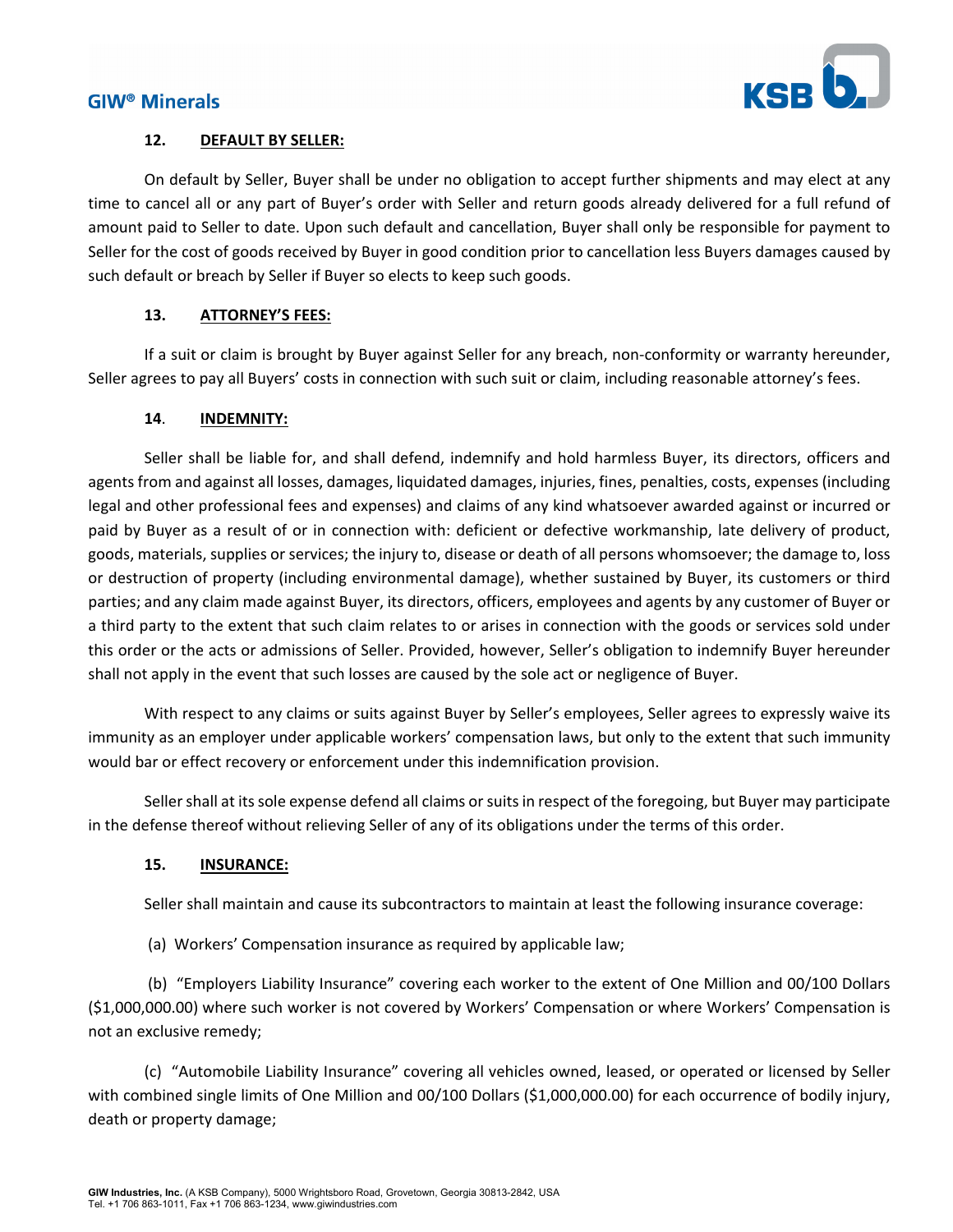

(d) "Commercial General Liability Insurance" written on an "occurrence" basis including coverage for all non‐owned vehicles, products, completed operations liability, contractual liability, cross‐liability and personal injury with a combined single limit of One Million and 00/100 Dollars (\$1,000,000.00) for each occurrence of bodily injury, death or property damage. Buyershall be added as an "additional insured" underthis policy with respect to incidents arising in connection with this Purchase Order;

(e) "Umbrella Liability Insurance" as excess coverage for (c) and (d) above in the amount of Five Million and 00/100 Dollars (\$5,000,000.00).

(f) Transit insurance for all goods shipped hereunder for the full value of the purchase order.

Seller shall insure that the insurance policies maintained above shall include a waiver of the insurer's right to subrogation against Buyer and provisions requiring the insurer to give Buyer at least 30 days prior written notice of cancellation or material change. Such insurance policies shall name Buyer as a loss payee. At Buyer's request, Seller shall provide certificates of insurance evidencing that such polices are in effect; however, delivery to Buyer of any evidence of insurance shall in no way relieve Seller of its obligations hereunder. Seller shall be solely liable to pay any deducible associated with any claim by Seller or Buyer under the foregoing insurance policies.

#### **16. SETOFF:**

Buyer may withhold any sum due to Seller under this order and apply such sum against Seller's obligations to third parties connected with this order or as a setoff against Seller's indebtedness to Buyer under this order or under any other contract or agreement between the parties.

#### **17. RESOLUTION OF DISPUTES:**

17.1 Arbitration. Except as provided in paragraph 17.8 any dispute, controversy or claim arising out of or relating to this agreement or any contract or agreement entered into pursuant hereto or the performance by the parties of its terms shall be settled by binding arbitration held in Augusta, Georgia, in accordance with the Commercial Arbitration Rules of the American Arbitration Association then in effect. This paragraph shall not apply to actions for Injunctive relief and related damages brought by Buyer against Seller and its agents for actual or threatened misappropriation of Buyer's trade secrets or other confidential information disclosed to Seller in which case Buyer may bring such action in any appropriate forum and jurisdiction of its choosing.

17.2 Arbitrators. If the matter in controversy (exclusive of attorney fees and expenses) shall appear, as at the time of the demand for arbitration, to exceed \$50,000.00, then the panel to be appointed shall consist of three neutral arbitrators; otherwise, one neutral arbitrator.

17.3 Procedures; No Appeal. The arbitrator(s) shall allow such discovery as the arbitrator(s) determine appropriate under the circumstances and shall resolve the dispute as expeditiously as practicable, and if reasonably practicable, within 120 days after the selection of the arbitrator(s). The arbitrator(s) shall give the parties written notice of the decision, with the reasons therefore set out, and shall have 30 days thereafter to reconsider and modify such decision if any party so requests within 10 days after the decision. Thereafter, the decision of the arbitrator(s) shall be final, binding, and nonappealable with respect to all persons, including (without limitation) persons who have failed or refused to participate in the arbitration process.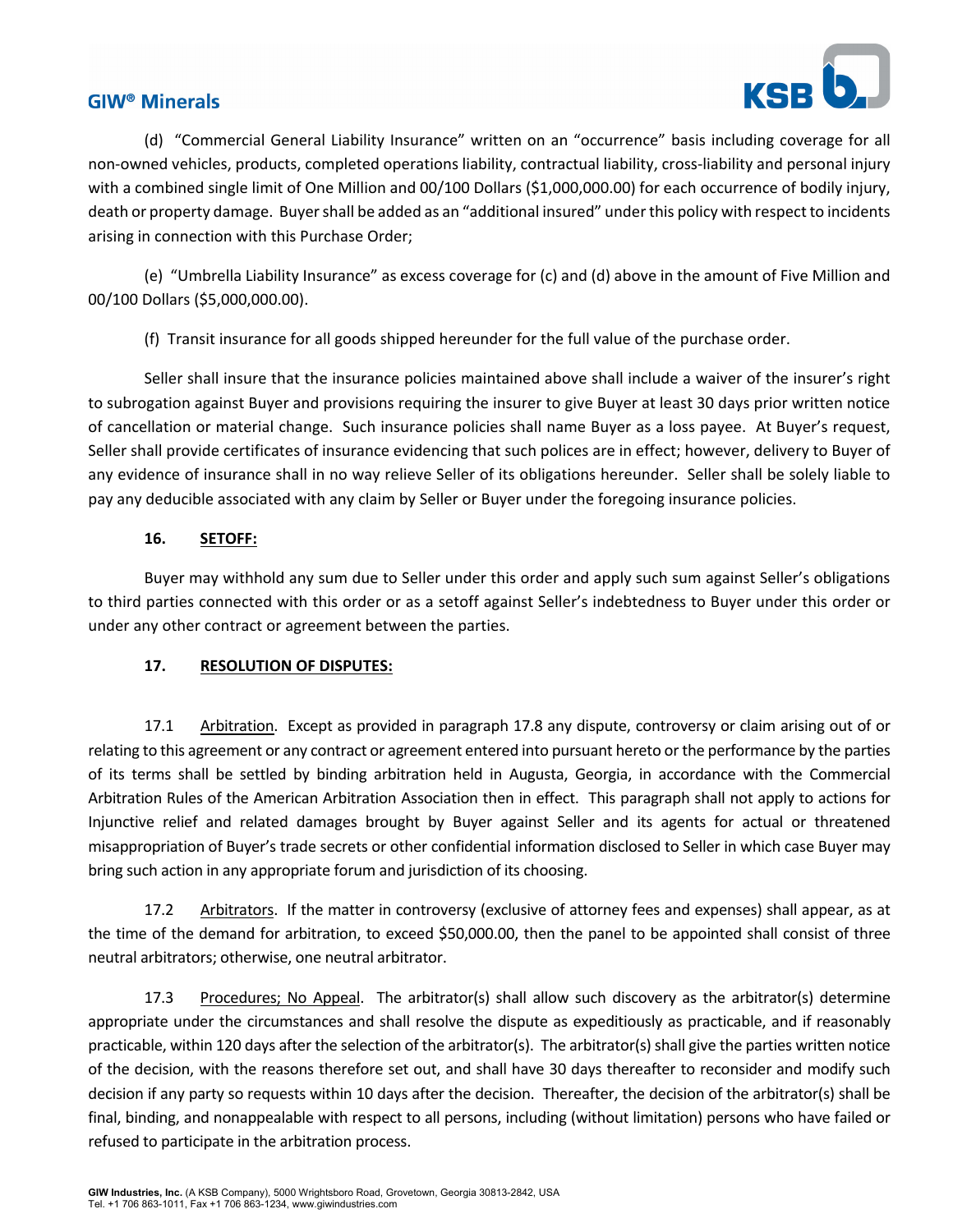

17.4 Authority. The arbitrator(s) shall have authority to award relief under legal or equitable principles, including interim or preliminary relief, and to allocate responsibility for the costs of the arbitration and to award recovery of attorney's fees and expenses in such manner as is determined to be appropriate by the arbitrator(s); provided, however, that the arbitrator(s) shall not award punitive damages to either party.

17.5 Entry ofJudgment. Judgment upon the award rendered by the arbitrator(s) may be entered in any court having in personam and subject matter jurisdiction. Buyer and Seller hereby submit to the in personam jurisdiction of the Federal and State courts in Augusta, Georgia, for the purpose of confirming any such award and entering judgment thereon.

17.6 Confidentiality. All arbitration proceedings, and all evidence given or discovered pursuant to such arbitration, shall be maintained in confidence by all parties.

17.7 Continued Performance. The fact that the dispute resolution procedures specified herein shall have been or may be invoked shall not excuse any party from performing its obligations under this agreement, and during the pendency of any such procedure all parties shall continue to perform their respective obligations in good faith, subject to any rights to terminate this agreement that may be available to any party.

17.8 Exceptions to Arbitration. The arbitration provisions of this paragraph shall not apply to the following: Buyer may bring any action for temporary restraining order, preliminary or permanent injunction or for other claims against Seller arising out of or related to Seller's agreement to indemnify Buyer under paragraph 14 hereunder, Seller's violation of Buyer's patents rights or for Seller's misappropriation of Buyer's trade secrets or confidential information. In addition to bringing any such actions or claims against Seller in any court of competent jurisdiction, Buyer may bring said claims in the appropriate federal or state court in Richmond or Columbia Counties, Georgia and Seller hereby waives any objection to jurisdiction or venue in any proceeding under this clause before said courts.

#### **18. TRADE SECRETS AND CONFIDENTIAL INFORMATION.**

18.1 Disclosure. Seller acknowledges that Buyer may provide to Seller certain specifications, drawings, designs, manufacturing data and other trade secret and confidential information in connection with this order which shall remain the sole property of Buyer. Seller agrees it will aid in maintaining said information of Buyer as secret and confidential and use all reasonable efforts to prevent disclosure to third parties. Seller agrees it will not, for any reason, use, copy, or apply any of the trade secrets or confidential information of Buyer for its own use, nor for any reason divulge, distribute, or disclose any trade secrets or confidential information of Buyer to any person, corporation or other entity, whatsoever, including but not limited to those persons who are the Seller's manufacturers, suppliers, parent companies, subsidiaries, affiliates, or their employees, without prior written consent of Buyer and shall take steps to ensure that all employees of such parties who have access to such information shall be informed of the trade secret or confidential nature of said information. In the event such information of the other party is revealed to the Seller's manufacturers, suppliers, parent companies, subsidiaries, affiliates, or their employees, or any other person or entity, Seller agrees it will obtain signed agreements from said persons or entities to treat the same as confidential and as the trade secret of Buyer.

18.2 Survival. The confidentiality and trade secret agreement under this paragraph shall survive any expiration of this agreement and shall remain in full force and effect as follows: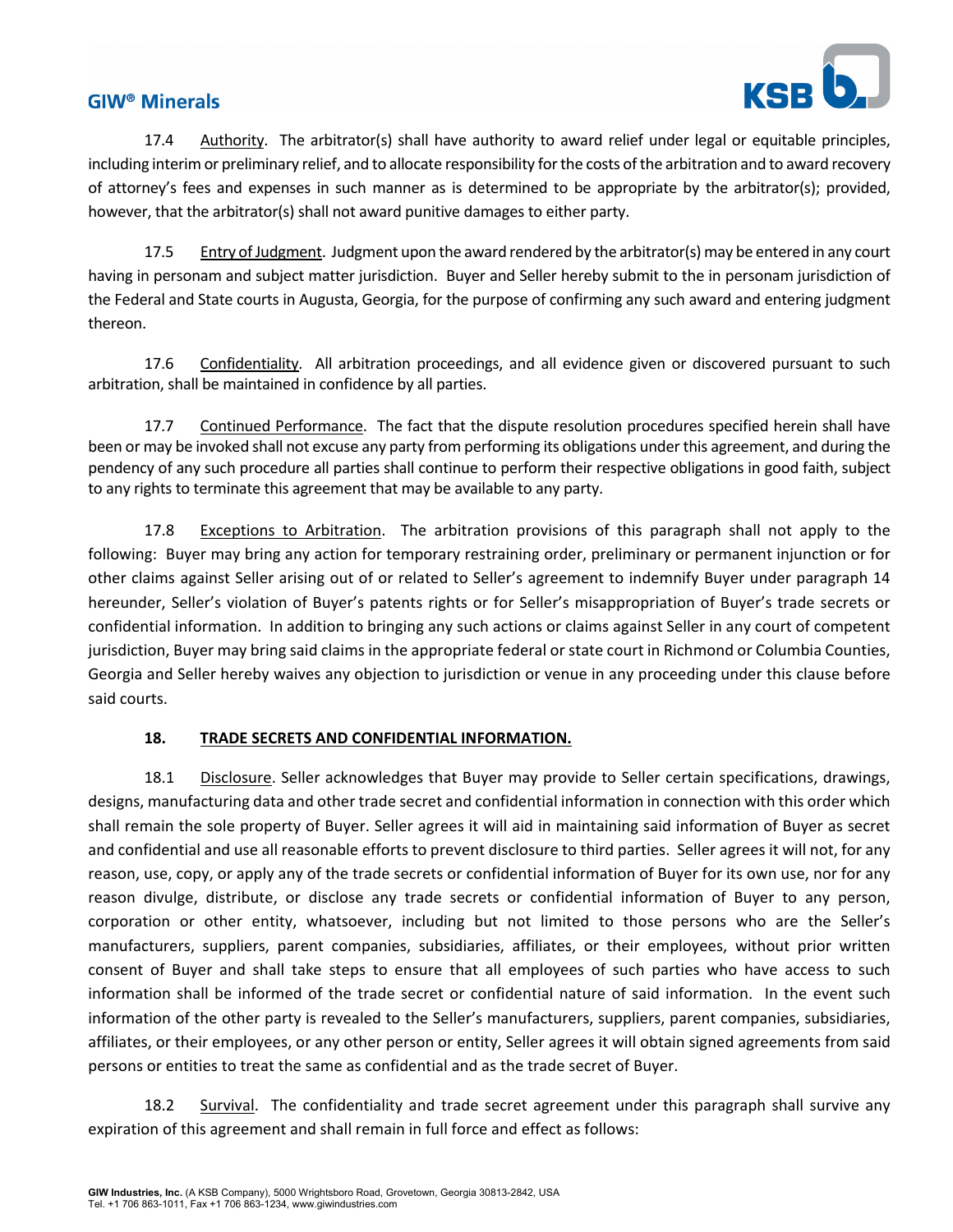



(a) Five (5) years from the termination or expiration of this agreement or any renewal thereof as it regards confidential information; or

(b) Until revoked in writing by Buyer as it regards trade secrets.

Seller agrees the confidential and trade secret obligations assumed herein will remain fully applicable after this order is filled or terminated.

18.3 Return of Information. Upon the expiration or termination of this agreement, it shall be Seller's responsibility to return to Buyer all confidential information and trade secrets of Buyer, and provide all copies ofsaid information to Buyer no later than ten (10) days after the fulfillment of this order or its termination. Seller shall not retain said information or any copies thereof and shall purge all of its electronic data or files relating to such trade secrets and confidential information of Buyer.

### **19. ACTS.**

Seller warrants that all goods sold hereunder comply with the Occupational Safety and Health Act, the Mine Safety and Health Act, and all other state and federal laws and regulations governing the manufacturer and sale of such goods.

### **20. WAIVER.**

The Buyer, at its option may upon completion and delivery by Seller, require receipt of a lien waiver guaranteeing that the Seller's obligations to subcontractors have been settled and Seller waives any liens against the delivered goods. The form of such waiver is subject to acceptance by Buyer.

#### **21. AGENT.**

Seller acts as an agent for Buyer in securing designated carrier for transportation of goods to Buyer on shipments FOB Shipping Point.

#### **22. COMPLIANCE.**

GIW, KSB and their employees commit themselves to professional and honest behavior in worldwide competition, including compliance with legal regulations and ethical standards and expect same from their business partners. Specifically no corruption or fraudulent practices will be tolerated. The Supplier, therefore, confirms to be familiar with the respective Code of Conduct as well as the Corporate Directive on Prevention of Corruption of KSB and guarantees on behalf of its employees and sub-suppliers to act in conformity with these guidelines. In the event of Supplier's breach of this clause, GIW may immediately terminate this contract and Supplier will be liable to GIW in the amount of \$65,000 as liquidated damages as well as any other damages suffered by GIW or KSB as a result of the breach. Supplier agrees that the stated liquidated damages provision is a reasonable pre‐estimation of the probable lossto GIW and KSB and it in no way constitutes a penalty. The KSB Code of Conduct as well asthe Corporate Directive on Prevention of Corruption is available at:

https://www.ksb.com/blob/121766/95809a037cefad939e64635955f91546/ksb-code-of-conduct-download-data.pdf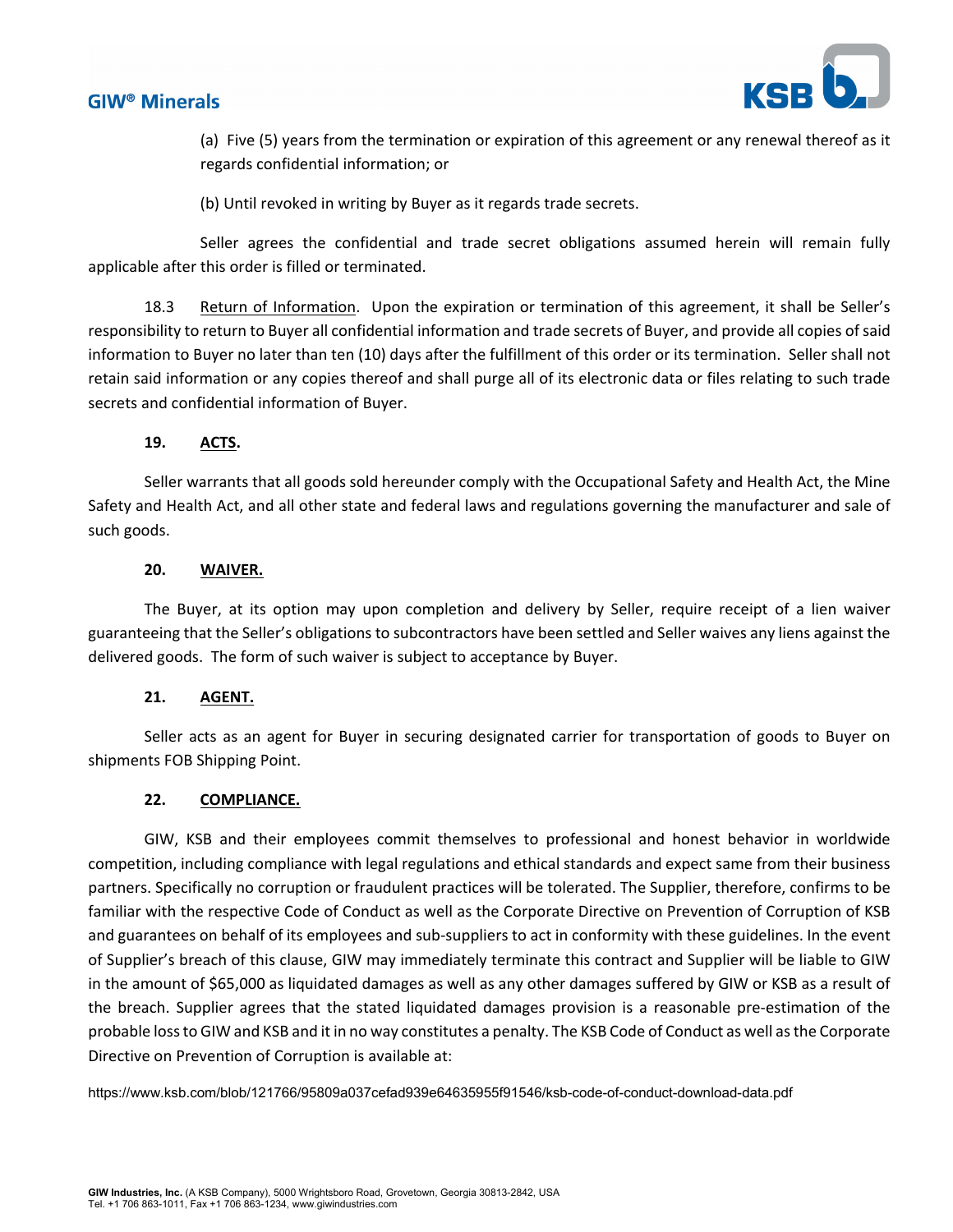

#### **23. NOTIFICATIONS.**

Price increases ‐ Seller shall inform Buyer in writing of any price increase and such communication shall be not less than 120 days prior to the effective date of such increase.

### **24. FEDERAL CONTRACTOR.**

To the extent not exempt, Buyer and Seller will comply with the requirements of 41 CFR §§ 60‐.4(a), 60‐ 300.5(a) and 60‐741.5(a). These regulations prohibit discrimination against all individuals based on their race, color, religion, sex, sexual orientation, gender identity, national origin, protected veteran status or status as a qualified individual with a disability. These regulations require that covered prime contractors and subcontractors take affirmative action to employ and advance in employment individuals without regard to race, color, religion, sex, sexual orientation, gender identity, national origin, protected veteran status or status as a qualified individual with a disability. In addition, Buyer and Seller will not discharge or in any other manner discriminate against any employee or applicant for employment because such employee or applicant has inquired about, discussed, or disclosed the compensation of the employee or applicant or another employee or applicant. To the extent not exempt, Buyer and Seller will also comply with the requirements of 29 CFR Part 471, Appendix A.

## **25. FOREIGN TRADE (EXPORT CONTROL AND CUSTOMS).**

The Seller shall inform Buyer immediately upon receipt of order and in case of changes of any information required by Buyer to comply with all foreign trade regulations in case of imports, exports and re‐exports, including but not limited to:

- the export list number according to Annexes to the German Foreign Trade Ordinance as well as the EC‐Dual‐use Regulation
- the Export Control Classification Number according to the U.S. Commerce Control List (ECCN),
- the export control classification number / goods list position including temporary control lists and single directives – according to the Export Control Law of the PRC China including related declarations of end‐use,
- the statistical commodity code (HS-code), and
- the country of origin (non-preferential origin); and upon request of Buyer, the Seller's declaration of preferential origin (in case of European suppliers) or preferential certificates (in case of non‐ European suppliers).

#### **26. FORCE MAJEURE**

Buyer shall not be liable to the Seller for any loss or damage arising out of a delay, or non‐performance of any contractual obligation set forth in this agreement where the delay or failure is caused by labor troubles, strikes, lock-outs, war, riots, insurrection, civil commotion, failure of supplies from ordinary sources, epidemic or pandemic, earthquake, fire, flood, storm, accident, any act of God or any other cause beyond the control of Buyer. Buyer shall not be liable for failure to take delivery of the goods purchased under this agreement where any of the above causes prevent carrier of Buyer from accepting delivery on behalf of Buyer. The Buyer shall use due diligence to remove any such causes and to resume performance under this agreement as soon as is feasible. Performance by the Seller shall be suspended and excused during the period of any such delay or failure.

The Parties are aware that the worldwide outbreak of the Covid‐19 pandemic can have consequences, which are unknown at the time of signing this agreement can have directly or indirectly negative impact on the provision of